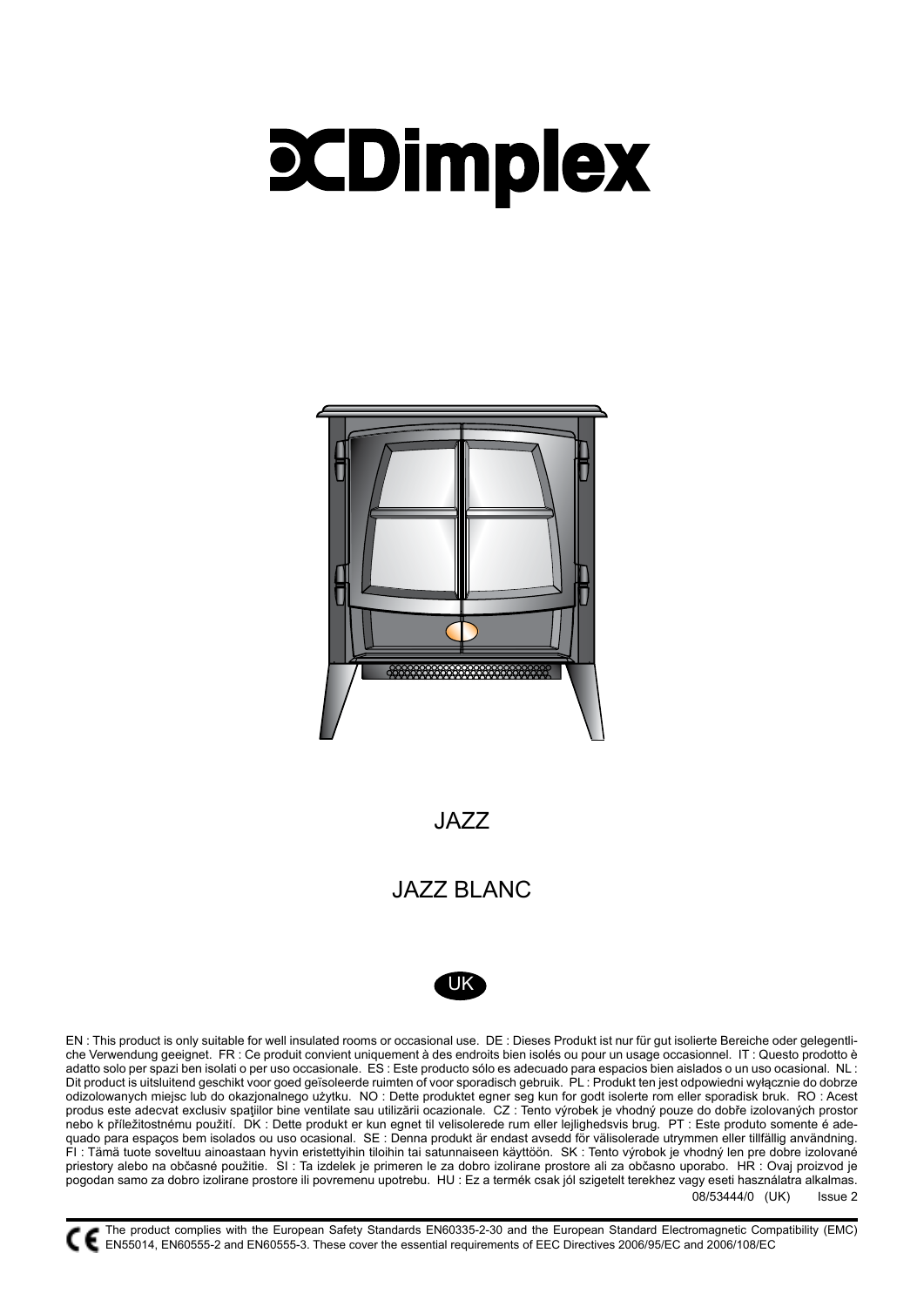

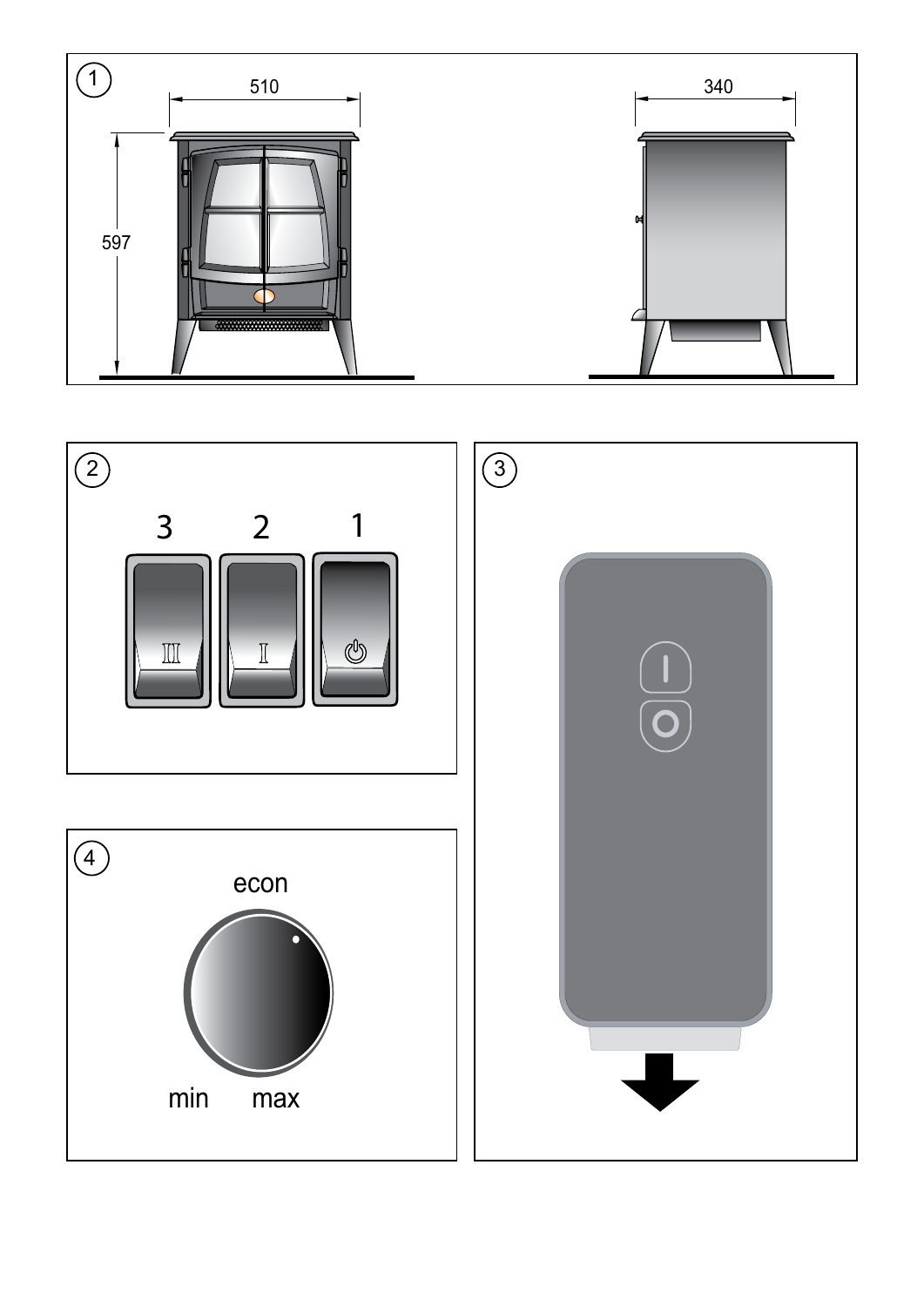- Jazz Blanc, JAZ20W-E

**IMPORTANT: THESE INSTRUCTIONS SHOULD BE READ CAREFULLY AND RETAINED FOR FUTURE REFERENCE**

# **Important Safety Advice.** When using electrical appliances, basic precautions should always be followed to reduce the risk of fire, electrical shock and injury to persons, including the following: If the appliance is damaged, check with the supplier before installation and operation. Do not use outdoors. Do not use in the immediate surround- ings of a bath, shower or swimming pool. Do not locate the appliance immediately be- low a fixed socket outlet or connection box. The appliance car-<br>ries the Warning symbol DO NOT COVER, indicating that it must not be covered. This appliance can be used by children aged from 8 years and above and persons with re- duced physical, sensory or mental capabilities or lack of experience and knowledge if they have been given supervision or instruction concerning use of the appliance in a safe way and understand the hazards involved. Children shall not play with the appliance. Cleaning and user maintenance shall not be made by Children without supervision. Children of less than 3 years should be kept away unless continuously supervised. Children aged from 3 years and less than 8 years shall only switch on/off the appliance provided that it has been placed or installed in its intended normal operating position and tion concerning use of the appliance in a safe way and understanding the hazards involved. Children aged from 3 years and less than 8 years shall not plug in, regulate and clean the appliance or perform user maintenance. Do not use this appliance in series with a thermal control, a program controller, a timer or any other device that switches on the heat automatically, since a fire risk exists when the appliance is accidentally covered or displaced. Ensure that furniture, curtains or other combustible material are positioned no closer than 1 metre from the appliance. In the event of a fault unplug the appliance.<br>Unplug the appliance when Unplug the not required for long periods. Although this appliance complies with safety standards, we do not recommend its use on deep pile carpets or on long hair type of rugs. The appliance must be posi-<br>tioned so that the plug is accessible. If the supply cord is damaged it must be replaced by the manufacturer or service agent or a simi- larly qualified person in order to avoid a hazard. Keep the supply cord away from the front of the appliance. Warning: In order to avoid overheating, do not cover the appliance. Do not place material or garments on the appliance, or ance, for instance by curtains or furniture, as this could cause overheating and a fire risk.

Warning: In order to avoid a hazard due to inadvertent resetting of the thermal cutout, this appliance must not be supplied through an external switching device, such as a timer, or connected to a circuit that is regularly switched on and off by the utility. CAUTION - Some parts of this product can become very hot and cause burns. Particular attention has to be given where children and vulnerable people are present.

### **Technical Information**

**Model No: CLB20E, CVL20E**

| <b>Heat Output</b>            |       | <b>230V</b> | <b>240V</b> |     |
|-------------------------------|-------|-------------|-------------|-----|
| Nominal Heat Output           | Nom   | 1.8         | 1.9         | kW. |
| Minimum Heat Output           | min   | 0.9         | 1.0         | kW. |
| Maximum Continous Heat Output | max.c | 1.8         | 19          | kW. |

#### **Auxiliary Electricity Consumption**

| In Standby mode |  | el <sub>se</sub> 0.37 - 0.41 W |  |
|-----------------|--|--------------------------------|--|
|                 |  |                                |  |

with mechanic thermostat room temperature control.

#### **General**

Unpack the heater carefully and retain the packaging for possible future use, in the event of moving or returning the fire to your supplier.

These models are designed to be free standing and are normally positioned against a wall.

.<br>The fire incorporates a flame effect, which can be used with or without heating, so that the comforting effect may be enjoyed at any time of the year. Using the flame effect on its own only requires little electricity. A choice of 1kW or 2kW heat output is provided by the fan heater, which is located at the bottom of the unit.

Before connecting the heater check that the supply voltage is the same as that stated on the heater.

Please note: Used in an environment where background noise is very low, it may be possible to hear a sound which is related to the operation of the flame effect. This is normal and should not be a cause for concern.

#### **Electrical connection**

#### **WARNING – THIS APPLIANCE MUST BE EARTHED.**

This heater must be used on an AC  $\sim$  supply only and the voltage marked on the heater must correspond to the supply voltage. Before switching on, please read the safety warnings and operating instructions.

# **Controls** - see **Fig. 2**

These switches provide a choice of heat settings, The appliance is in standby mode when the mainslead is plugged in. This is indicated by the red neon behind the flame effect screen. The two selector switches are in the ON position when the side with the markings on (i.e. **I**, or **II**) is pushed in.

| Selector switch 1 (0) Controls the electricity supply to the |
|--------------------------------------------------------------|
| appliance and flame effect. Press for 'ON'                   |
| and 'Standby'. If both selector switches 2 and               |
| 3 are in the OFF position, the product works                 |
| on flame effect only.                                        |
| Selector Switch 2 (I) Provides 1kW heat output               |

Selector Switch 3 (II) Provides 2kW output with switch 2